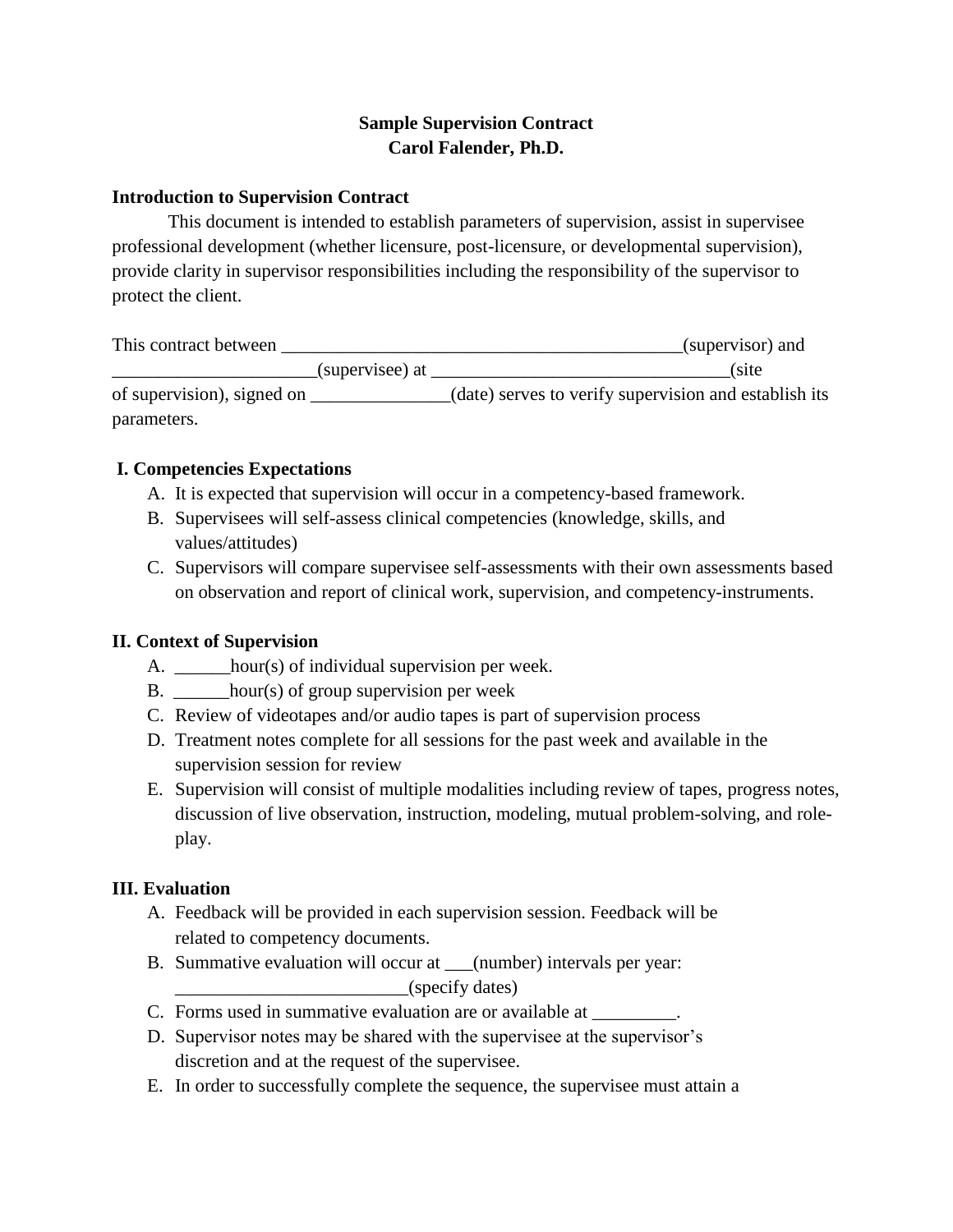rating of \_\_\_\_ (on the evaluation Likert scales).

- F. If the supervisee does not meet criteria for successful completion, the supervisee will be informed at the first indication of this, and supportive and remedial steps will be implemented to assist the supervisee.
- G. If the supervisee continues not to meet criteria for successful completion, the steps in place and procedures laid out will be followed.

# **IV. Duties and Responsibilities of Supervisor**

- A. Oversees and monitors all aspects of client case conceptualization and treatment planning
- B. Reviews video/audio tapes outside of supervision session
- C. Develops supervisory relationship and establish emotional tone
- D. Assists in development of goals and tasks to achieve in supervision specific to assessed competencies
- E. Challenges and problem solves with supervisee
- F. Provides interventions with clients and directives for clients at risk
- G. Identifies theoretical orientation(s) used in supervision and in therapy and takes responsibility for integrating theory in supervision process, assessing supervisee theoretical understanding/training/orientation(s)
- H. Identifies and builds upon supervisee strengths as defined in competency assessment
- I. Introduces and models use of personal factors including belief structures, worldview, values, culture, transference, countertransference, parallel process, and isomorphism in therapy and supervision
- J. Ensures a high level of professionalism in all interactions
- K. Identifies and addresses strains or ruptures in the supervisory relationship
- L. Establishes informed consent for all aspects of supervision
- M. Signs off on all supervisee case notes
- N. The supervisor distinguishes administrative supervision from clinical supervision and ensures the supervisee receives adequate clinical supervision
- O. Clearly distinguishes and maintains the line between supervision and therapy.
- P. Discusses and ensures understanding of all aspects of the supervisory process in this document and the underlying legal and ethical standards from the onset of supervision

# **V. Duties and Responsibilities of the Supervisee**

- A. Upholds and adheres to APA Ethical Principles of Psychologists and Code of Conduct
- B. Reviews client video/audio tapes before supervision
- C. Comes prepared to discuss client cases with files, completed case notes and prepared with conceptualization, questions, and literature on relevant evidence-based practices
- D. Is prepared to present integrated case conceptualization that is culturally competent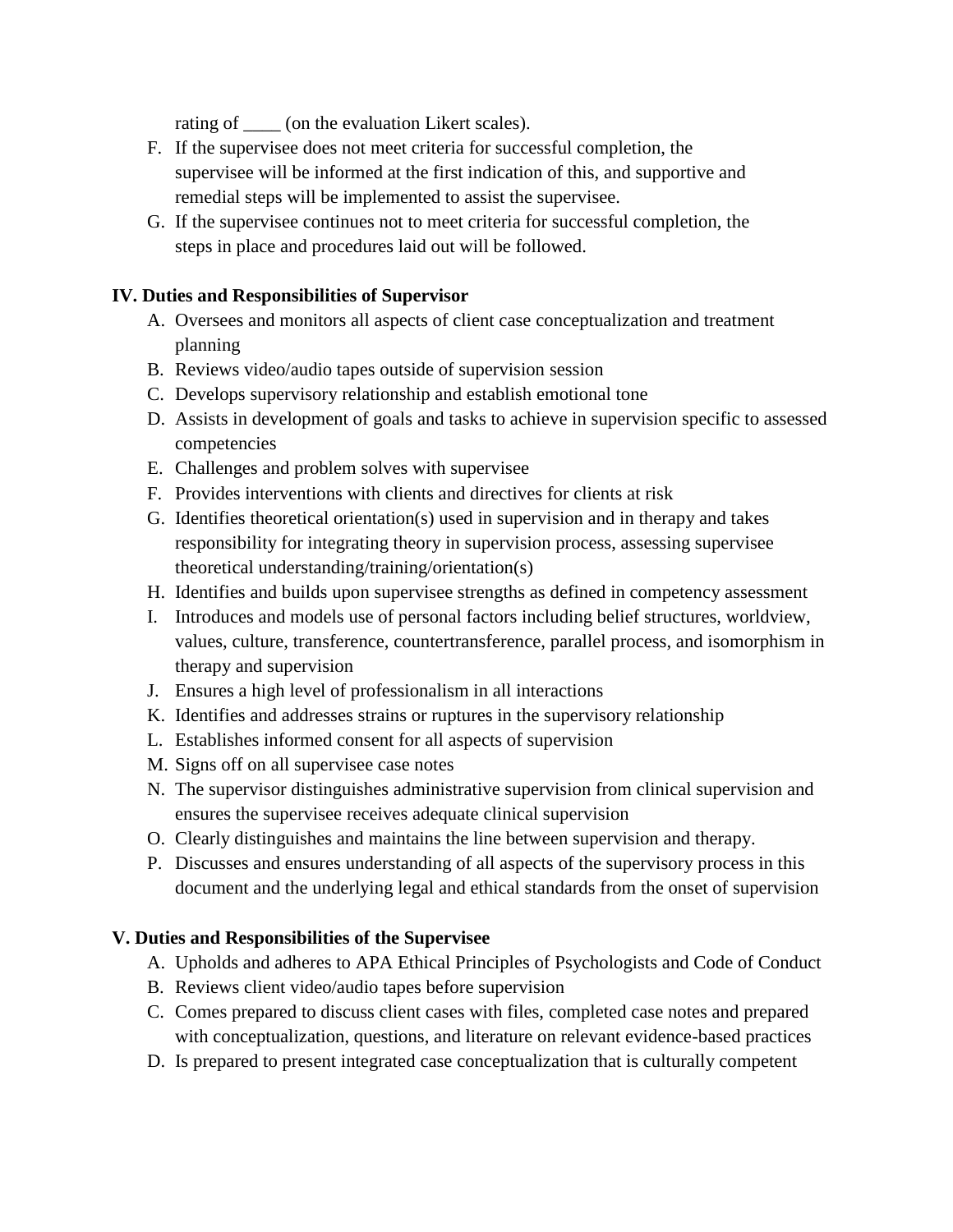- E. Brings to supervision personal factors, transference, countertransference, and parallel process, and is open to discussion of these.
- F. Identifies goals and tasks to achieve in supervision to attain specific competencies
- G. Identifies specific needs relative to supervisor input
- H. Identifies strengths and areas of future development
- I. Understands the liability (direct and vicarious) of the supervisor with respect to supervisee practice and behavior
- J. Identifies to clients his/her status as supervisee, the supervisory structure (including supervisor access to all aspects of case documentation and records), and name of the clinical supervisor
- K. Discloses errors, concerns, and clinical issues as they arise
- L. Raised issues or disagreements that arise in supervision process to move towards resolution
- M. Provides feedback weekly to supervisor on supervision process
- N. Responds non defensively to supervisor feedback
- O. Consults with supervisor or delegated supervisor in all cases of emergency
- P. Implements supervisor directives in subsequent sessions or before as indicated.

### **Procedural Aspects**

- A. Although only the information which relates to the client is strictly confidential in supervision, the supervisor will treat supervisee disclosures with discretion.
- B. There are limits of confidentiality for supervisee disclosures. These include ethical and legal violations, indication of harm to self and others (and others as specific to the setting).
- C. Progress reports will be submitted to \_\_\_\_\_\_\_\_\_\_ describing your development, strengths, and areas of concern.
- D. If the supervisor or the supervisee must cancel or miss a supervision session, the session will be rescheduled.
- E. The supervisee may contact the supervisor at (contact #) \_\_\_\_\_\_\_\_ or on-call supervisor at \_\_\_\_\_\_\_\_\_\_\_\_\_\_\_\_. The supervisor must be contacted for all emergency situations.